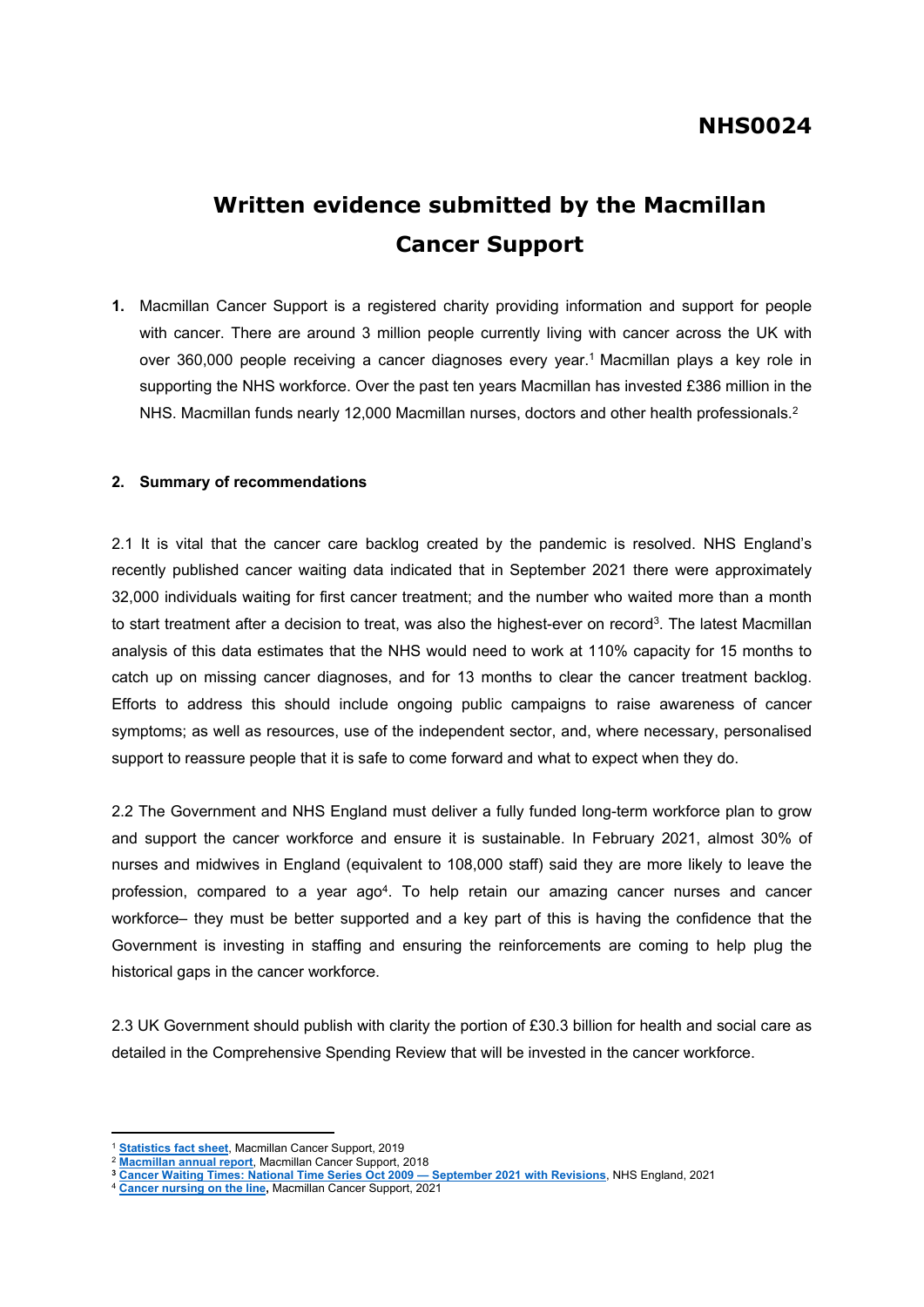2.4 Investment into a Cancer Nursing Fund, providing £124 million to train an extra 3,371 nurses to make up the projected shortfall in cancer nurses by 2030. This will mean that people with cancer in England are able to access a Cancer Nurse Specialist and receive the personalised care they were promised in the NHS Long Term Plan.

2.5 The Secretary of State for Health and Social Care must, at least once every two years, lay a report to Parliament describing the system in place for assessing and meeting the workforce needs of the health, social care and public health services in England.

This report must include:

2.5.1 An independently verified assessment of health, social care and public health workforce numbers, current at the time of report publication and the projected supply for the following 5, 10 and 20 years.

2.5.2 An independently verified assessment of future health, social care and public health workforce numbers based on the projected health and care needs of the population for the following 5, 10 and 20 years, consistent with the Office for Budget Responsibility long-term fiscal projections.

2.6 Prior to the pandemic, the UK lagged behind many comparable nations for 5-year cancer survival rates, the pandemic will have exacerbated and deteriorated this already worrying position<sup>5</sup>. It is imperative the Government and NHS England build back cancer services better, including making sure we become world-leading for cancer patients' quality of life and the personalised, holistic care patients need. Macmillan estimates that by 2030 around 4million people will be living with cancer in the UK, therefore it is essential to future-proof cancer care.

### **3. Before the pandemic, what were the root causes of the NHS's deteriorating performance against the standards required for waiting times for elective care and cancer services?**

- 3.1 In June 2018, only 79% of patients in England started treatment within two months of being urgently referred by their GP with suspected cancer, against the target in England of 85%<sup>6</sup>. Prepandemic, NHS services and health and care professionals were under pressure and struggling to provide the best care possible for an increasing number of patients, which impacted on timely access to care, care quality and patient experience.
- 3.2 People living with cancer felt like the provision of information and support for people at diagnosis and through treatment was inconsistent and failed to meet their needs. They also felt like their non-clinical needs weren't addressed; over half (52%) of the respondents to a Macmillan 2018

<sup>5</sup> **[Global](https://www.thelancet.com/journals/lancet/article/PIIS0140-6736(17)33326-3/fulltext#articleInformation) [surveillance](https://www.thelancet.com/journals/lancet/article/PIIS0140-6736(17)33326-3/fulltext#articleInformation) [of](https://www.thelancet.com/journals/lancet/article/PIIS0140-6736(17)33326-3/fulltext#articleInformation) [trends](https://www.thelancet.com/journals/lancet/article/PIIS0140-6736(17)33326-3/fulltext#articleInformation) [in](https://www.thelancet.com/journals/lancet/article/PIIS0140-6736(17)33326-3/fulltext#articleInformation) [cancer](https://www.thelancet.com/journals/lancet/article/PIIS0140-6736(17)33326-3/fulltext#articleInformation) [survival](https://www.thelancet.com/journals/lancet/article/PIIS0140-6736(17)33326-3/fulltext#articleInformation) [2000–14](https://www.thelancet.com/journals/lancet/article/PIIS0140-6736(17)33326-3/fulltext#articleInformation) [\(CONCORD-3\)](https://www.thelancet.com/journals/lancet/article/PIIS0140-6736(17)33326-3/fulltext#articleInformation)**, The Lancet, 2018

<sup>6</sup> **[One](https://www.macmillan.org.uk/_images/one-size-doesnt-fit-all-report-web_tcm9-341625.pdf) [Size](https://www.macmillan.org.uk/_images/one-size-doesnt-fit-all-report-web_tcm9-341625.pdf) [Doesn't](https://www.macmillan.org.uk/_images/one-size-doesnt-fit-all-report-web_tcm9-341625.pdf) [Fit](https://www.macmillan.org.uk/_images/one-size-doesnt-fit-all-report-web_tcm9-341625.pdf) [All,](https://www.macmillan.org.uk/_images/one-size-doesnt-fit-all-report-web_tcm9-341625.pdf)** Macmillan Cancer Support, 2018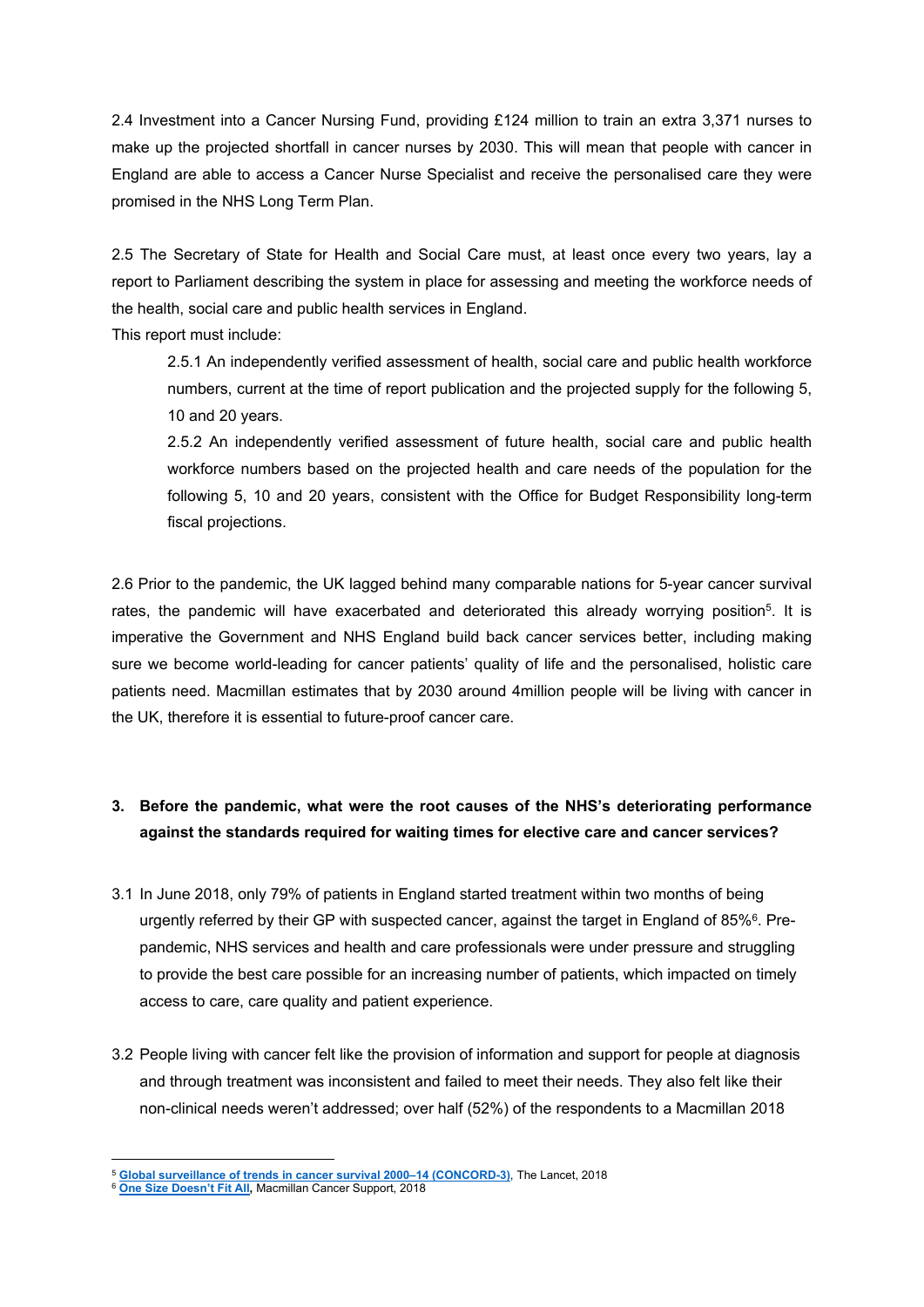survey of primary care professionals, felt that cancer patients do not have enough time to talk through all their concerns<sup>6</sup>.

- 3.3 Even before the pandemic, Macmillan's research highlighted that we had too few cancer nurses and those in post were struggling to cope with excessive workload pressures and unable to get the professional development and support they needed. As wider pressures on the NHS and social care were impacting on the cancer workforce, cancer nurse specialists found themselves filling general workforce gaps.
- 3.4 Findings from 2019 show that only a third of specialist cancer nurses we surveyed had protected study time to access and attend CPD training<sup>7</sup>. Individual workload was the biggest barrier to professionals' ability to access and attending training in the previous year. Nurses were often having to study in their own time, which can be particularly challenging for specialist adult cancer nurses who are already in a physical and emotionally demanding job.
- 3.5 Workforce gaps are at the very root cause of problems in dealing with the backlog. The cancer workforce is seriously understaffed following years of underinvestment. The current vacancy rate for NHS radiotherapy workforce is the highest since records began in 2012 (7.7%) and there is currently a 10–20% workforce shortage across all three multidisciplinary professional groups within radiotherapy<sup>8</sup>. Cancer Research UK has highlighted that 1 in 10 diagnostic posts across the NHS in England were vacant in 2018/19, and it was estimated that, with no action taken, this would rise to 1 in 7 posts vacant by 2023/24<sup>9</sup>.

## 4. What did the NHS do well and what could it have done better in providing elective care and **cancer services during the pandemic?**

- 4.1 There was huge flexibility and responsiveness from the NHS; the NHS worked to find alternative ways, other than face-to-face, to support cancer patients through their diagnosis, treatment and life after that. Although we know that moving support online and digital consultations was not for everyone and should be a choice, for a lot of patients this worked well.
- 4.2 The use of surgical and cancer hubs maximised Covid-safe capacity, with dedicated facilities bringing skills and resources together under one roof. As well as this, the NHSE cancer programme increased engagement with the Voluntary and Community Sector during the pandemic, and there are now monthly calls with cancer charities.

<sup>&</sup>lt;sup>7</sup> [Voices](https://www.macmillan.org.uk/_images/voices-from-the-frontline-september-2019_tcm9-355168.pdf) [from](https://www.macmillan.org.uk/_images/voices-from-the-frontline-september-2019_tcm9-355168.pdf) [the](https://www.macmillan.org.uk/_images/voices-from-the-frontline-september-2019_tcm9-355168.pdf) [frontline:](https://www.macmillan.org.uk/_images/voices-from-the-frontline-september-2019_tcm9-355168.pdf) [Challenges](https://www.macmillan.org.uk/_images/voices-from-the-frontline-september-2019_tcm9-355168.pdf) [facing](https://www.macmillan.org.uk/_images/voices-from-the-frontline-september-2019_tcm9-355168.pdf) [cancer](https://www.macmillan.org.uk/_images/voices-from-the-frontline-september-2019_tcm9-355168.pdf) [clinical](https://www.macmillan.org.uk/_images/voices-from-the-frontline-september-2019_tcm9-355168.pdf) [nurse](https://www.macmillan.org.uk/_images/voices-from-the-frontline-september-2019_tcm9-355168.pdf) [specialists](https://www.macmillan.org.uk/_images/voices-from-the-frontline-september-2019_tcm9-355168.pdf) [right](https://www.macmillan.org.uk/_images/voices-from-the-frontline-september-2019_tcm9-355168.pdf) [now,](https://www.macmillan.org.uk/_images/voices-from-the-frontline-september-2019_tcm9-355168.pdf) Macmillan Cancer Support, 2019<br><sup>8</sup> [Radiotherapy](https://www.sor.org/learning-advice/professional-body-guidance-and-publications/documents-and-publications/reports-and-surveys/radiotherapy-radiographic-workforce-uk-census-(1)) [Radiographic](https://www.sor.org/learning-advice/professional-body-guidance-and-publications/documents-and-publications/reports-and-surveys/radiotherapy-radiographic-workforce-uk-census-(1)) [Workforce](https://www.sor.org/learning-advice/professional-body-guidance-and-publications/documents-and-publications/reports-and-surveys/radiotherapy-radiographic-workforce-uk-census-(1)) [UK](https://www.sor.org/learning-advice/professional-body-guidance-and-publications/documents-and-publications/reports-and-surveys/radiotherapy-radiographic-workforce-uk-census-(1)) [Census](https://www.sor.org/learning-advice/professional-body-guidance-and-publications/documents-and-publications/reports-and-surveys/radiotherapy-radiographic-workforce-uk-census-(1)) [2020](https://www.sor.org/learning-advice/professional-body-guidance-and-publications/documents-and-publications/reports-and-surveys/radiotherapy-radiographic-workforce-uk-census-(1)), College of Radiographers, 2020

<sup>9</sup>  **[Interim](https://www.longtermplan.nhs.uk/wp-content/uploads/2019/05/Interim-NHS-People-Plan_June2019.pdf) [NHS](https://www.longtermplan.nhs.uk/wp-content/uploads/2019/05/Interim-NHS-People-Plan_June2019.pdf) [People](https://www.longtermplan.nhs.uk/wp-content/uploads/2019/05/Interim-NHS-People-Plan_June2019.pdf) [Plan](https://www.longtermplan.nhs.uk/wp-content/uploads/2019/05/Interim-NHS-People-Plan_June2019.pdf)**, NHS England and Improvement, 2019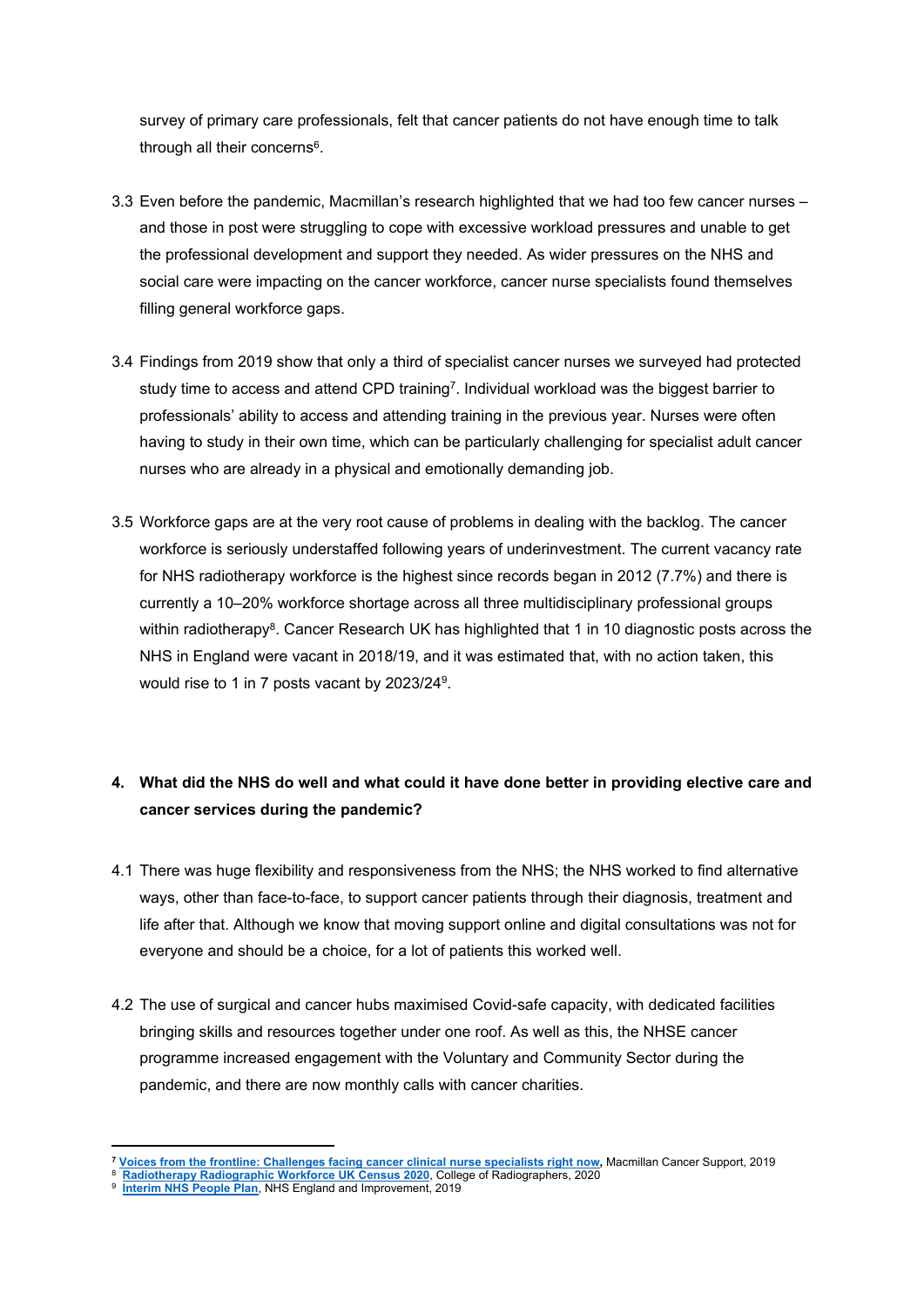- 4.3 However, the COVID-19 pandemic has had a profoundly disruptive impact on cancer services in England. It has impacted all parts of the cancer pathway, including screening, diagnosis, treatment and ongoing support. It has affected the care of people with a cancer diagnosis and led to the delay in many other diagnoses. The number of people starting treatment for cancer in September 2021 was higher than the pre-pandemic average. However, the total number since the start of the pandemic is still more than 32,000 lower than expected, and the number who waited more than a month to start treatment after a decision to treat was also the highest-ever on record<sup>3</sup>.
- 4.4 There are things that could have been done better during the pandemic to reduce this impact. For example, NHSE messaging in the first wave of Covid gave people the impression that services weren't open for cancer which reflected in reduced urgent referrals. For many complex reasons, communications on shielding to people living with cancer and healthcare professionals were disorganised and last minute.
- 4.5 Staff being redeployed added to shortages and meant that people couldn't get essential personalised support. Disruption to surgery and procedures such as breast reconstruction surgery has resulted in people not feeling like they can move on or recovery emotionally and physically from their cancer. There was disruption to cancer screening services as screening programmes were paused from March to June 2020.

#### **5. What are the biggest challenges faced by local healthcare providers in recovering performance on waiting times for elective care and cancer services?**

- 5.1 Availability of sufficient numbers of the specialist cancer workforce is the rate limiting factor for improving waiting times because it's mostly about people – people to do tests, people qualified to read and interpret scans, people qualified to perform surgery (some of whom aren't specialist cancer people but generalists e.g. anaesthetists).
- 5.2 Significant numbers of staff are reportedly leaving or planning to leave the NHS following the pandemic and high staff absence and sickness levels continue to constrain cancer services. Urgent action needs to be taken in specialist cancer roles across diagnostics and treatment to ensure there is an adequate workforce available and prevent burnout and pressure on the frontline, as well as ensuring the delivery of high-quality and personalised care for people with cancer. Unless our governments act now to address the gap and better support the dedicated workforce that we have, this crisis is set to get worse.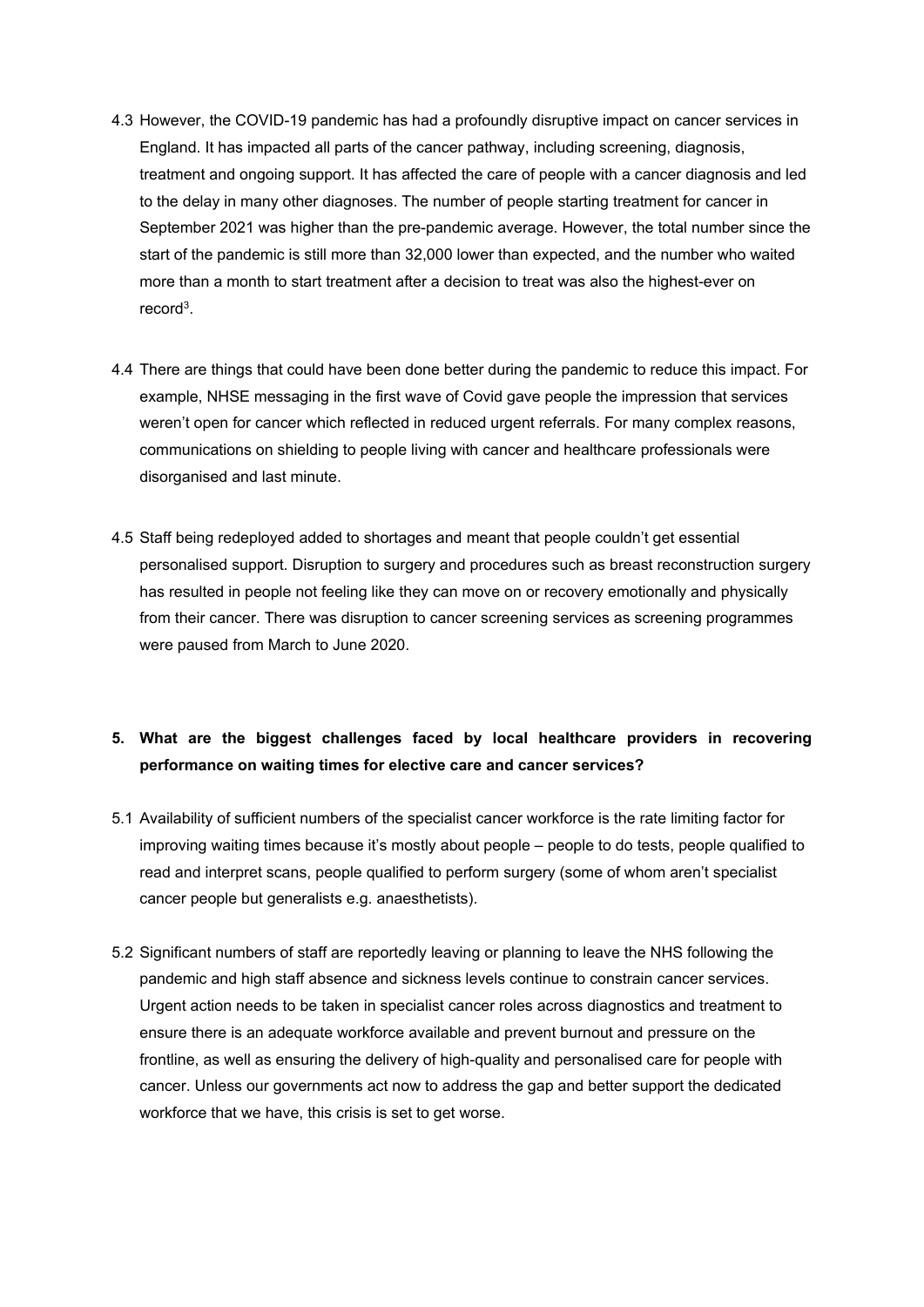- 5.3 There is a growing gap between patient need and workforce capacity. It is also clear that ongoing pressure on existing staff whilst they act to meet that gap with the resources they have available (which are often overtime, bank and agency staff) is likely to increase levels of burnout and early retirement, further exacerbating the issue. In February 2021, almost 30% of nurses and midwives in England (equivalent to 108,000 staff) said they are more likely to leave the profession, compared to a year ago $10$ .
- 5.4 Flexible working initiatives will be particularly effective if harnessed to encourage those at the end of their careers to continue to work on a more flexible basis, sharing their skills and knowledge with less experienced staff before retirement. Macmillan's 2017 census of the cancer workforce showed an ageing workforce with 37% of specialist cancer nurses over the age of 50, risen from 33% in 201411.

#### **6. How should DHSC and NHSE support local providers to recover their performance?**

- 6.1 In the immediate term, it's important to prioritise cancer care and protect it from any further disruption. Services should have access to all resource necessary, for example waiting list initiatives and independent sector access. They should also ensure that the forthcoming NHS elective recovery strategy prioritises cancer care and helps relieve pressure on the NHS and cancer services.
- 6.2 In the slightly longer term, they can support with urgent investment in workforce growth and development. This highlights the need for a costed workforce strategy to support recruitment and retention of staff and more support for staff wellbeing.
- 6.3 The Health and Care Bill is a once in a decade opportunity to finally address a long-standing recurrent problem of training enough staff to run the NHS and deliver the care and support that constituents deserve. The Secretary of State for Health and Social Care must lay a report to Parliament describing the system in place for assessing and meeting the workforce needs of the health, social care and public health services in England, which should be updated every two years at a minimum.
- **7. Are plans and funding announced to date enough to help the system recover or, if not, what in your view is still missing?**

<sup>10</sup> **[Recover,](https://www.ippr.org/files/2021-03/recover-reward-renew-march-21.pdf) [Reward,](https://www.ippr.org/files/2021-03/recover-reward-renew-march-21.pdf) [Renew:](https://www.ippr.org/files/2021-03/recover-reward-renew-march-21.pdf) [A](https://www.ippr.org/files/2021-03/recover-reward-renew-march-21.pdf) [post-pandemic](https://www.ippr.org/files/2021-03/recover-reward-renew-march-21.pdf) [plan](https://www.ippr.org/files/2021-03/recover-reward-renew-march-21.pdf) [for](https://www.ippr.org/files/2021-03/recover-reward-renew-march-21.pdf) [the](https://www.ippr.org/files/2021-03/recover-reward-renew-march-21.pdf) [healthcare](https://www.ippr.org/files/2021-03/recover-reward-renew-march-21.pdf) [workforce,](https://www.ippr.org/files/2021-03/recover-reward-renew-march-21.pdf)** Institute for Public Policy Research, 2021 <sup>11</sup> [Cancer](https://www.macmillan.org.uk/_images/cancer-workforce-in-england-census-of-cancer-palliative-and-chemotheraphy-speciality-nurses-and-support-workers-2017_tcm9-325727.pdf) [Workforce](https://www.macmillan.org.uk/_images/cancer-workforce-in-england-census-of-cancer-palliative-and-chemotheraphy-speciality-nurses-and-support-workers-2017_tcm9-325727.pdf) [in](https://www.macmillan.org.uk/_images/cancer-workforce-in-england-census-of-cancer-palliative-and-chemotheraphy-speciality-nurses-and-support-workers-2017_tcm9-325727.pdf) [England:](https://www.macmillan.org.uk/_images/cancer-workforce-in-england-census-of-cancer-palliative-and-chemotheraphy-speciality-nurses-and-support-workers-2017_tcm9-325727.pdf) [A](https://www.macmillan.org.uk/_images/cancer-workforce-in-england-census-of-cancer-palliative-and-chemotheraphy-speciality-nurses-and-support-workers-2017_tcm9-325727.pdf) [census](https://www.macmillan.org.uk/_images/cancer-workforce-in-england-census-of-cancer-palliative-and-chemotheraphy-speciality-nurses-and-support-workers-2017_tcm9-325727.pdf) [of](https://www.macmillan.org.uk/_images/cancer-workforce-in-england-census-of-cancer-palliative-and-chemotheraphy-speciality-nurses-and-support-workers-2017_tcm9-325727.pdf) [cancer,](https://www.macmillan.org.uk/_images/cancer-workforce-in-england-census-of-cancer-palliative-and-chemotheraphy-speciality-nurses-and-support-workers-2017_tcm9-325727.pdf) [palliative](https://www.macmillan.org.uk/_images/cancer-workforce-in-england-census-of-cancer-palliative-and-chemotheraphy-speciality-nurses-and-support-workers-2017_tcm9-325727.pdf) [and](https://www.macmillan.org.uk/_images/cancer-workforce-in-england-census-of-cancer-palliative-and-chemotheraphy-speciality-nurses-and-support-workers-2017_tcm9-325727.pdf) [chemotherapy](https://www.macmillan.org.uk/_images/cancer-workforce-in-england-census-of-cancer-palliative-and-chemotheraphy-speciality-nurses-and-support-workers-2017_tcm9-325727.pdf) [speciality](https://www.macmillan.org.uk/_images/cancer-workforce-in-england-census-of-cancer-palliative-and-chemotheraphy-speciality-nurses-and-support-workers-2017_tcm9-325727.pdf) [nurses](https://www.macmillan.org.uk/_images/cancer-workforce-in-england-census-of-cancer-palliative-and-chemotheraphy-speciality-nurses-and-support-workers-2017_tcm9-325727.pdf) and [support](https://www.macmillan.org.uk/_images/cancer-workforce-in-england-census-of-cancer-palliative-and-chemotheraphy-speciality-nurses-and-support-workers-2017_tcm9-325727.pdf) [workers](https://www.macmillan.org.uk/_images/cancer-workforce-in-england-census-of-cancer-palliative-and-chemotheraphy-speciality-nurses-and-support-workers-2017_tcm9-325727.pdf) in **[England](https://www.macmillan.org.uk/_images/cancer-workforce-in-england-census-of-cancer-palliative-and-chemotheraphy-speciality-nurses-and-support-workers-2017_tcm9-325727.pdf) [in](https://www.macmillan.org.uk/_images/cancer-workforce-in-england-census-of-cancer-palliative-and-chemotheraphy-speciality-nurses-and-support-workers-2017_tcm9-325727.pdf) [2017](https://www.macmillan.org.uk/_images/cancer-workforce-in-england-census-of-cancer-palliative-and-chemotheraphy-speciality-nurses-and-support-workers-2017_tcm9-325727.pdf)**, Macmillan Cancer Support, 2018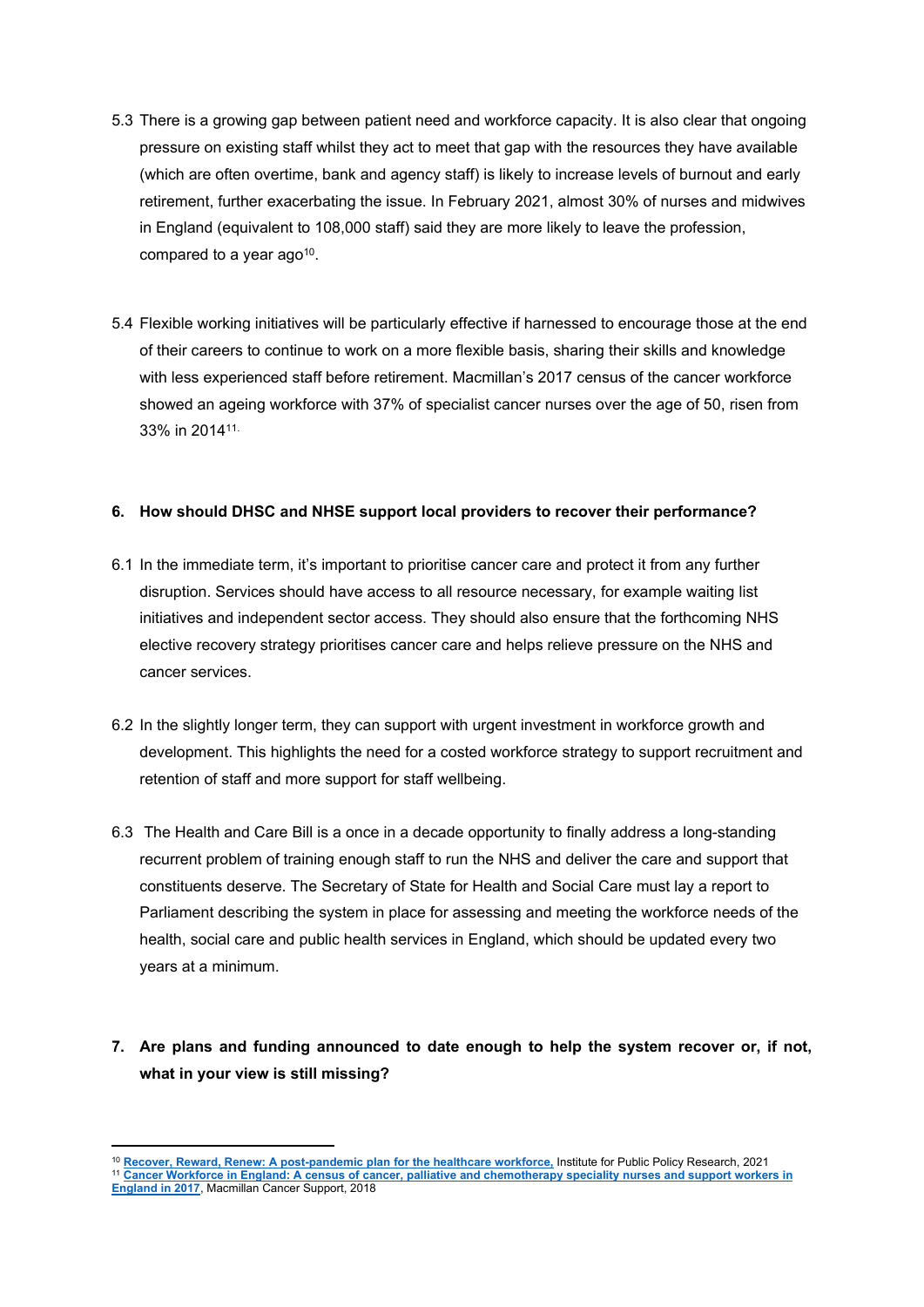- 7.1 Specialist cancer nurses advise, treat and manage the health concerns of people with cancer. They provide both clinical and emotional support for patients, as well as providing appropriate and personalised information. They also provide an essential role coordinating the multi-disciplinary team supporting an individual through their cancer journey.
- 7.2 Specialist cancer nurses reduce treatment costs, increase efficiency, drive innovation and provide valuable information for service re-design as well as enable multidisciplinary care and communication between different teams.<sup>12</sup> The NHS Long Term Plan committed that everyone should have access to the right expertise and support, including a Clinical Nurse Specialist or other support worker.
- 7.3 Evidence has shown that patients with a named CNS were more likely to completely understand the explanation of what was wrong with them and to agree that they had definitely been involved in decisions about their care and treatment<sup>13</sup>.
- 7.4 Macmillan estimates that in order to deliver personalised care for everyone living with cancer, the specialist cancer nurse workforce will need to grow by 3,371 by 2030. In addition to this financial investment, improvements must be made to the structured pathways from general adult nursing to specialist cancer nursing, in order that nurses are fully supported to pursue a career in cancer care.
- 7.5 In order to fund the additional 3,371 specialist cancer nursing posts, £124 million will be required to train this nursing workforce. This will be in addition to investment in other aspects of the cancer workforce. A cancer nursing fund needs to be part of HEE funding and commitment made through that.
- 7.6 Although additional funding has been made available within the Health and Social Care Levy from April 2022, there has yet to be clarity or announcement on how much of the £30.3 billion will be apportioned towards specific workforce funding. Although it is welcome that Government have committed to building 40 new hospitals, 100 community diagnostic centres and investing billions into new innovative equipment, capital investment without workforce investment is an inefficient model of operation. For example, the NHS Nightingale Hospitals highlighted this, with thousands of available beds remaining unused due to staff shortages.
- 7.7 It is therefore absolutely crucial that the NHS has significant and sustained long term funding to invest in training the workforce, in conjunction investment into cutting-edge technology and research, to future-proof cancer care and to ultimately improve outcomes for people affected by cancer.

<sup>12</sup> **[Cancer](https://www.macmillan.org.uk/documents/aboutus/commissioners/clinicalnursespecialistsanevidencereview2012.pdf) [Clinical](https://www.macmillan.org.uk/documents/aboutus/commissioners/clinicalnursespecialistsanevidencereview2012.pdf) [Nurse](https://www.macmillan.org.uk/documents/aboutus/commissioners/clinicalnursespecialistsanevidencereview2012.pdf) [Specialists:](https://www.macmillan.org.uk/documents/aboutus/commissioners/clinicalnursespecialistsanevidencereview2012.pdf) [An](https://www.macmillan.org.uk/documents/aboutus/commissioners/clinicalnursespecialistsanevidencereview2012.pdf) [Evidence](https://www.macmillan.org.uk/documents/aboutus/commissioners/clinicalnursespecialistsanevidencereview2012.pdf) [Review](https://www.macmillan.org.uk/documents/aboutus/commissioners/clinicalnursespecialistsanevidencereview2012.pdf)**[,](https://www.macmillan.org.uk/documents/aboutus/commissioners/clinicalnursespecialistsanevidencereview2012.pdf) Macmillan Cancer Support, 2012

<sup>&</sup>lt;sup>13</sup> [Being](https://pubmed.ncbi.nlm.nih.gov/34309952/) [assigned](https://pubmed.ncbi.nlm.nih.gov/34309952/) [a](https://pubmed.ncbi.nlm.nih.gov/34309952/) [clinical](https://pubmed.ncbi.nlm.nih.gov/34309952/) [nurse](https://pubmed.ncbi.nlm.nih.gov/34309952/) [specialist](https://pubmed.ncbi.nlm.nih.gov/34309952/) [is](https://pubmed.ncbi.nlm.nih.gov/34309952/) [associated](https://pubmed.ncbi.nlm.nih.gov/34309952/) [with](https://pubmed.ncbi.nlm.nih.gov/34309952/) [better](https://pubmed.ncbi.nlm.nih.gov/34309952/) [experiences](https://pubmed.ncbi.nlm.nih.gov/34309952/) [of](https://pubmed.ncbi.nlm.nih.gov/34309952/) [cancer](https://pubmed.ncbi.nlm.nih.gov/34309952/) [care:](https://pubmed.ncbi.nlm.nih.gov/34309952/) [English](https://pubmed.ncbi.nlm.nih.gov/34309952/) [population-based](https://pubmed.ncbi.nlm.nih.gov/34309952/) **[study](https://pubmed.ncbi.nlm.nih.gov/34309952/) [using](https://pubmed.ncbi.nlm.nih.gov/34309952/) [the](https://pubmed.ncbi.nlm.nih.gov/34309952/) [linked](https://pubmed.ncbi.nlm.nih.gov/34309952/) [National](https://pubmed.ncbi.nlm.nih.gov/34309952/) [Cancer](https://pubmed.ncbi.nlm.nih.gov/34309952/) [Patient](https://pubmed.ncbi.nlm.nih.gov/34309952/) [Experience](https://pubmed.ncbi.nlm.nih.gov/34309952/) [Survey](https://pubmed.ncbi.nlm.nih.gov/34309952/) [and](https://pubmed.ncbi.nlm.nih.gov/34309952/) [Cancer](https://pubmed.ncbi.nlm.nih.gov/34309952/) [Registration](https://pubmed.ncbi.nlm.nih.gov/34309952/) [Dataset](https://pubmed.ncbi.nlm.nih.gov/34309952/)**, Eur J Cancer Care (Engl). 2021